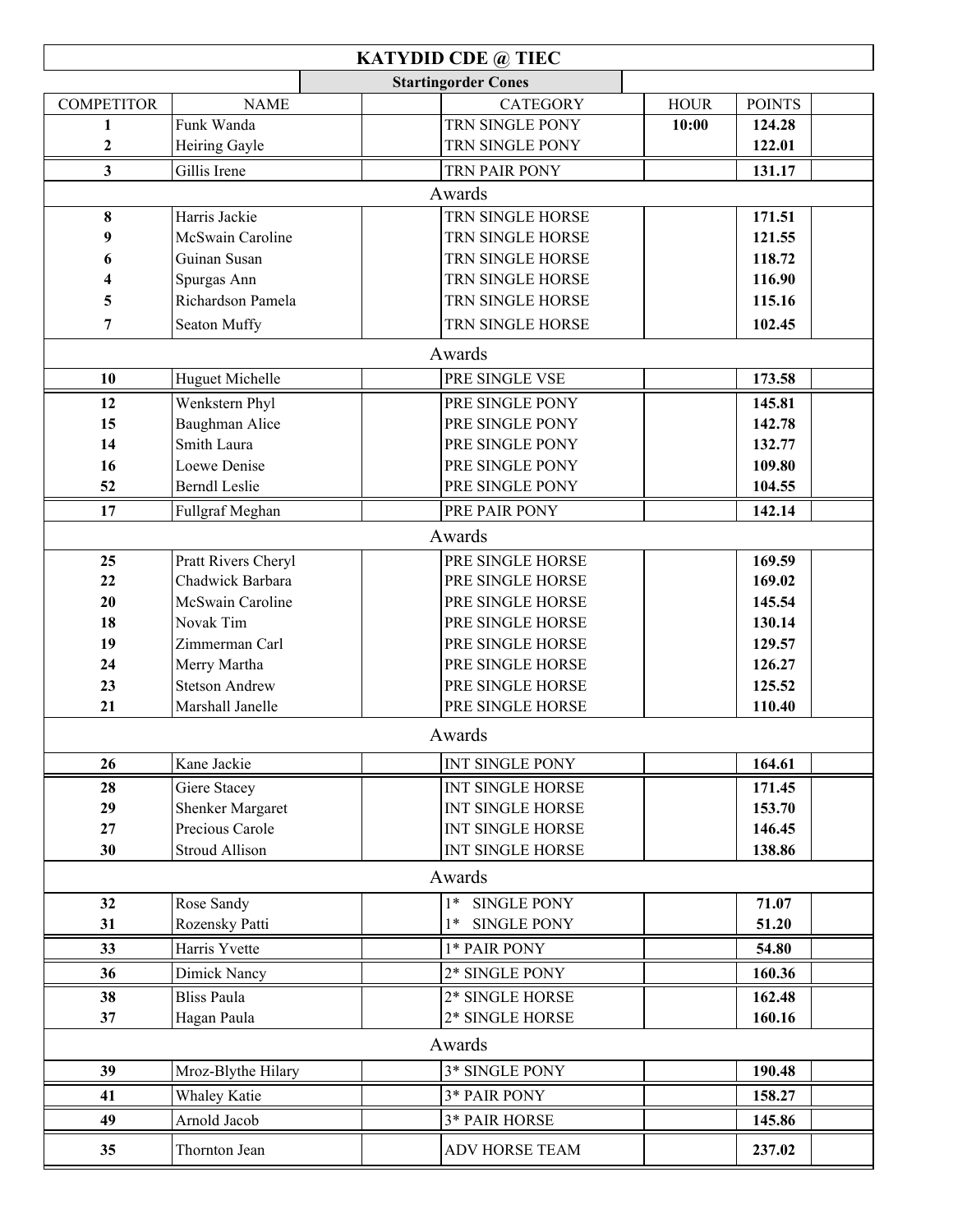|                                                                                                         |                   | Awards                 |       |           |  |
|---------------------------------------------------------------------------------------------------------|-------------------|------------------------|-------|-----------|--|
|                                                                                                         |                   |                        |       |           |  |
| 34                                                                                                      | Padgett Marianna  | ADV SINGLE HORSE       | 13:35 | <b>RE</b> |  |
| 44                                                                                                      | Thompson Jennifer | <b>3* SINGLE HORSE</b> | 13:40 | EL        |  |
| 42                                                                                                      | Crookston Donna   | <b>3* SINGLE HORSE</b> | 13:45 | 286.24    |  |
| 45                                                                                                      | Wilkie Tasha      | <b>3* SINGLE HORSE</b> | 13:50 | 177.17    |  |
| 47                                                                                                      | Martin Denis      | <b>3* SINGLE HORSE</b> | 13:55 | 175.65    |  |
| 43                                                                                                      | Ostrowski Carrie  | 3* SINGLE HORSE        | 14:00 | 145.09    |  |
| 48                                                                                                      | Helmuth Raymond   | 3* SINGLE HORSE        | 14:05 | 143.18    |  |
| 46                                                                                                      | Bradish Taylor    | 3* SINGLE HORSE        | 14:10 | 138.85    |  |
| USEF 2022 National Single Horse Championship Awards                                                     |                   |                        |       |           |  |
| ©Driving Program by Philippe Liénart (BEL) - philippe@lienart.com<br><b>Scorer: EllenMarie Ettenger</b> |                   |                        |       |           |  |

*Please use 5 minutes per competitor for estimating your time to drive.*